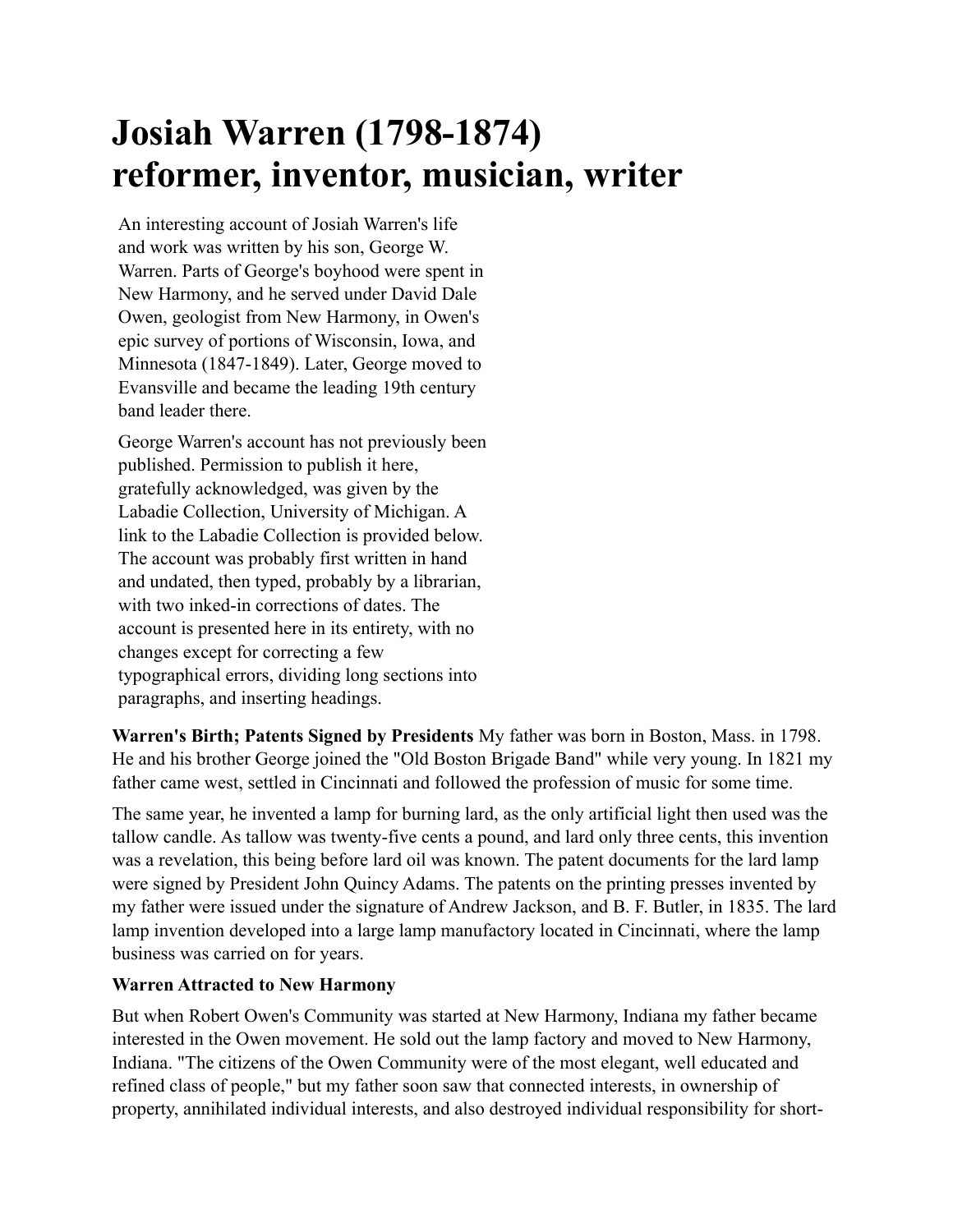comings. Very soon this sacrifice of personal liberty to transact business as he chose, proved the fallacy of the communistic scheme.

Mr. Owen was a man of pure, liberal and honest motives, and while scores of pages have been devoted to his abuse, not a person who wrote this abuse ever knew what purity was compared with that of Robert Owen and his family of four sons - Robert Dale, William, David and Richard.

## **Cincinnati; "The Peaceful Revolutionist"; Cholera**

Seeing the great mistake of the connected interest system, my father left New Harmony for Cincinnati, and followed again the musical profession, at the same time musing over the problem of "true civilization" and "labor for labor" doctrine.

In those days to print a paper was an expensive undertaking and, as my father had no money, the question was how to get his ideas before the people. After a long time he managed to get into the type-casting department of the Cincinnati Type Foundry at the corner of Vine and Fifth Streets (where it is still in operation). By close observation he caught the idea of the type-mould, and going to work, he succeeded in making a type-mould and all his patterns, with everything appertaining to the different fonts of type. Well I remember, in [dated obscured], then I was a little chap, I watched my father making type at the same fireplace at which my mother cooked the meals. For days, months and years did my father work to enable himself to publish his paper - "The Peaceful Revolutionist."

Then in 1832 the cholera first made its appearance, and I well remember how my father set up his type and printed hand-bills cautioning the people how to live during the prevalence of that disease. These bills described the symptoms and how to treat them. Then I was allowed to go with my father to scatter the bills of caution along the streets, and I remember how proud I was when those who saw what my father was doing, shook hands with him so warmly.

What with his work of printing precautionary notices and attending a large number of funerals with masonic lodges, firemen and other organizations requiring bands, my father was kept busy for days and weeks and months; there was scarcely an hour that a funeral didn't take place. Time went on, so did deaths, but our family lived through it. Fortunately the writer, being only six years of age, could not realize the state of affairs, nor the horror of the situation—he trotting along, scattering [and] broadcasting the "caution" notices, proud of telling how many papers he had given to the people each day.

If the city records of 1832-1834 were not destroyed during the destruction of the court house some years ago, the thanks of the city alderman to him will be found recorded to Josiah Warren if I mistake not.

#### **Lease on Property Returned; "Labor for Labor"**

I should have stated that when my father left New Harmony and went to Cincinnati in 1827 he leased from Mr. Longworth (a gentleman well remembered by old inhabitants of Cincinnati as one of the largest real-estate oweners of the city) a tract of land lying between Elm and John and from 5th to 9th, for 99 years. Had he not become a "reformer" of the labor question and a student of the problem of "Peaceful Revolution," he might, with his knowledge of business, have lived and died a rich man, but as his convictions as to the rights and liberties of the laboring classes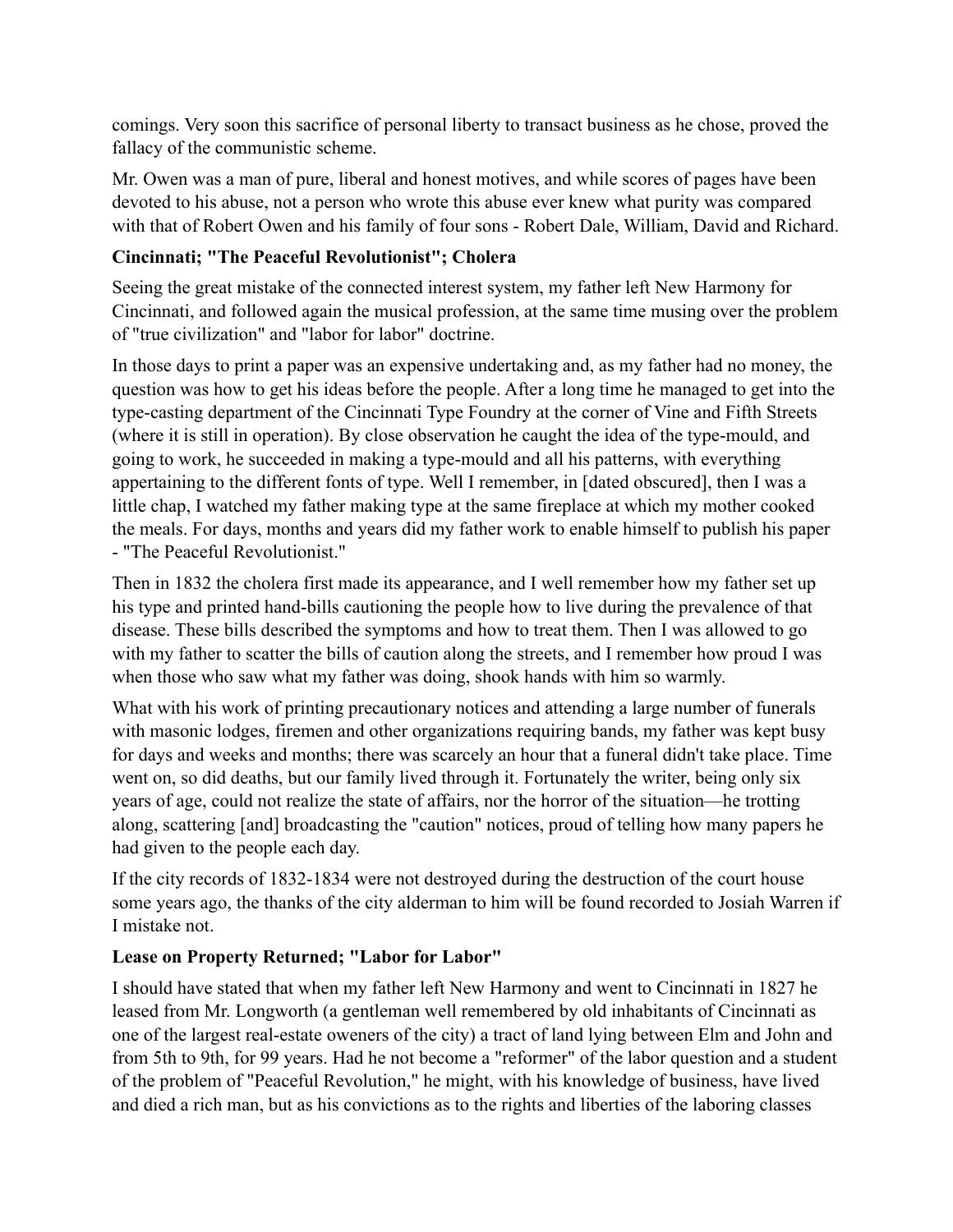generally became more confirmed he concluded this purchase of land to hold for a profit, all wrong, so he returned the 99 year lease to Mr. Longworth.

Time went on. Finally some friends, who were interested in his "Labor for Labor" ideas, joined in his movement, and he was induced to move to Trenton, Ohio, with the idea of starting a community to be run on the "Labor for Labor" system, but after building a comfortable residence within a mile of Trenton, and living there for some three years, he found we were too remote from those who were interested in these things, so in 1838 we moved back to New Harmony, and he applied himself to simplifying the art of printing.

### **World's First Continuous Sheet Press**

About this time he found that in order to build such a press as he contemplated and his ambition dictated, it was necessary for him to go to Cincinnati so that he could have his work done, and some time in March he went to Cincinnati, taking me with him. He soon had his work room for the iron work and machinery, also cabinet shops, office and printing office for job work such as business cards, advertisements, etc. The writer, then only 13 years of age, did the typesetting and card-printing; this work was done on one of my father's job presses. The building where this work was done, and where the first continuous sheet press was ever built and worked, was in the middle of the magnificent block facing the splendid fountain on Fifth Street. The block at that time was considered a splendid structure, being two stories high.

The work of building the press progressed rapidly for those times, and job printing was carried on by the writer. Finally the great and beautiful press was finished, and fully tested. It proved capable of striking off from forty to sixty copies per minute—an achievement in printing never before heard of or imagined. As it was the intention to use this mammoth press for the presidential campain of 1840 as soon as it had been thoroughly tested, this magnificent printing press was placed on board the steamboat Rover on New Year's Eve, 1840—I shall never forget that night.

# **Moving the Press to Evansville**

It was cold, and a terrible wind, snow and a hail storm [were] in full blast as we pulled out from the wharf. As the Rover was the last boat which was expected to leave for some time, she was well crowded with passengers. It got colder and colder, and the ice was forming rapidly. Finally we cut our way to shore several miles from Madison, Indiana, or 57 [miles] above Louisville.

In the morning we were informed by the Captain that the prospects were very flattering for a starve-out or a walkout of seven miles to Madison, and all hands started on a dismal walk through the snow, the beautiful snow. We made the trip, got to Louisville, stayed three days, and it kept freezing harder. As no stages were running, my father made arrangements to go in a sleigh, got up at 4 A.M., took the sleigh, rode three hours, stopped for breakfast, and finding we were nearly frozen, we concluded to walk the balance of the way home—one hundred and seventy five miles. This distance we made on foot in six and a half days to New Harmony. It took the Rover over two months to do it [to Evansville], as she was icebound all that time.

# **Trouble in Evansville; Time Store in New Harmony**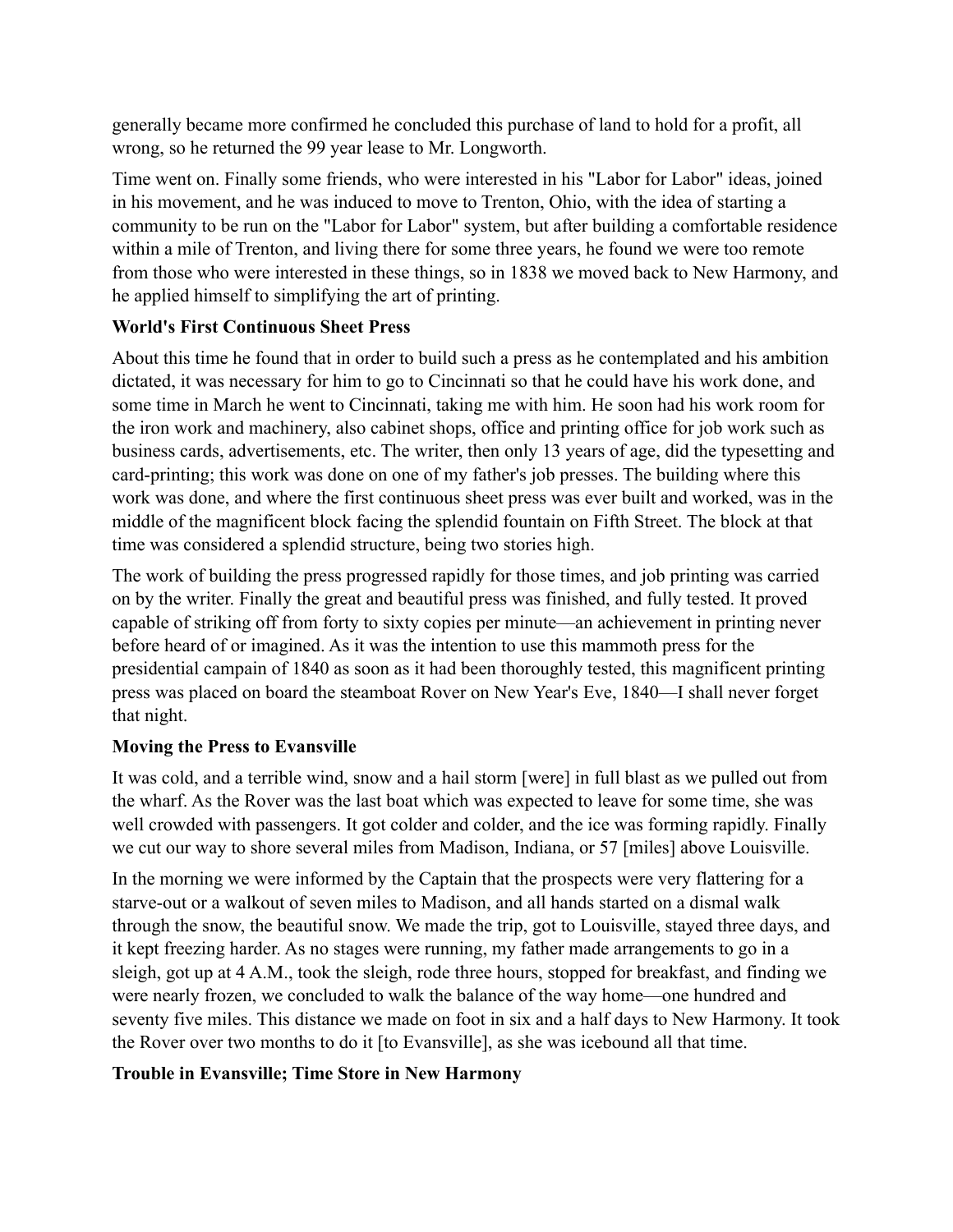Finally the press was placed in the office at Evansville. This beautiful machine opened up splendidly, but no sooner had my father returned home than the platen press jammers commenced their anarchistic devilment. They had never seen a press that would print more than four to six copies per minute and they were going to be d--m if any bloody press should take the bread out of their mouths by doing the work in no time. So these scoundrels kept my father in hot water, till one day he engaged some wagons and had the press hauled home and broke it up.

In the meantime, between the 1840 presidential campaign and the destruction of the continuous sheet press (it was used, I believe for about two years) my father started the "time store." It was located in the building that stood contiguous to where the magnificent New Harmony Institute [was] just erected (which is the generous gift of Dr. Murphy). [Here, we surmise that G. Warren wrote his account not long after 1894, the year the construction of the present Workingmen's Institute was finished.]

The time store was started by my father for the purpose of illustrating the labor-for-labor system. The goods he bought principally of Evansville merchants. The customers would come in and ask for what was wanted. The time dial was set to correspond with the minute hand of the clock and when the customer was through with his purchase, the time required in waiting on him was figured up; this labor was paid by the customer in labor notes, and the cost of the goods was paid in cash. There was no profit added to the first cost of the goods, except the amount expended in freight, bills, and other incidentals. The labor notes, of course, represented all classes merchants, farmers, doctors, and every description of laborer, and the rates per hour were regulated by the cost to the person of having to spend the time in learning the business in which he was engaged. I remember that a large number of the citizens of the town and country contiguous used to meet once every two weeks at the "Hall," fitted up in a large building called "No. 1" which belonged to my father. In this [building] were also the shops where the library printing presses, type cases, etc., were being made.

The friends of the labor movement met, and the question was discussed, the prices of different kinds of labor suggested, and acted upon. This was continued for a time, but of course it being only an illustration of the "labor for labor" idea, in about two years this was dropped, and, as father had received from his friend Robert Dale Owen a large amount of property in buildings and land for an interest in the undertaking, and as my father concluded that his friend, Mr. Owen, had not gotten value received, he decided to deed back to Mr. Owen the whole of that property. How many men would have done this?

#### **Stereotyping; New Music Notation; Concluding Remarks**

He then bought property about a mile out in the hills and building a residence, devoted himself to a new method of stereotyping, spent time and money, and his work was the first of the kind which developed into the present system of electrotyping.

Being a fine musician, he saw that the art of music was much retarded by the intricacy of the present method of musical notation. His method was all right: it dispensed with the sharp and flat signatures, and the tier and length of the stem gave the length of the note, and the piano or forte power [i.e., dynamic level] was designated by the size of the note itself.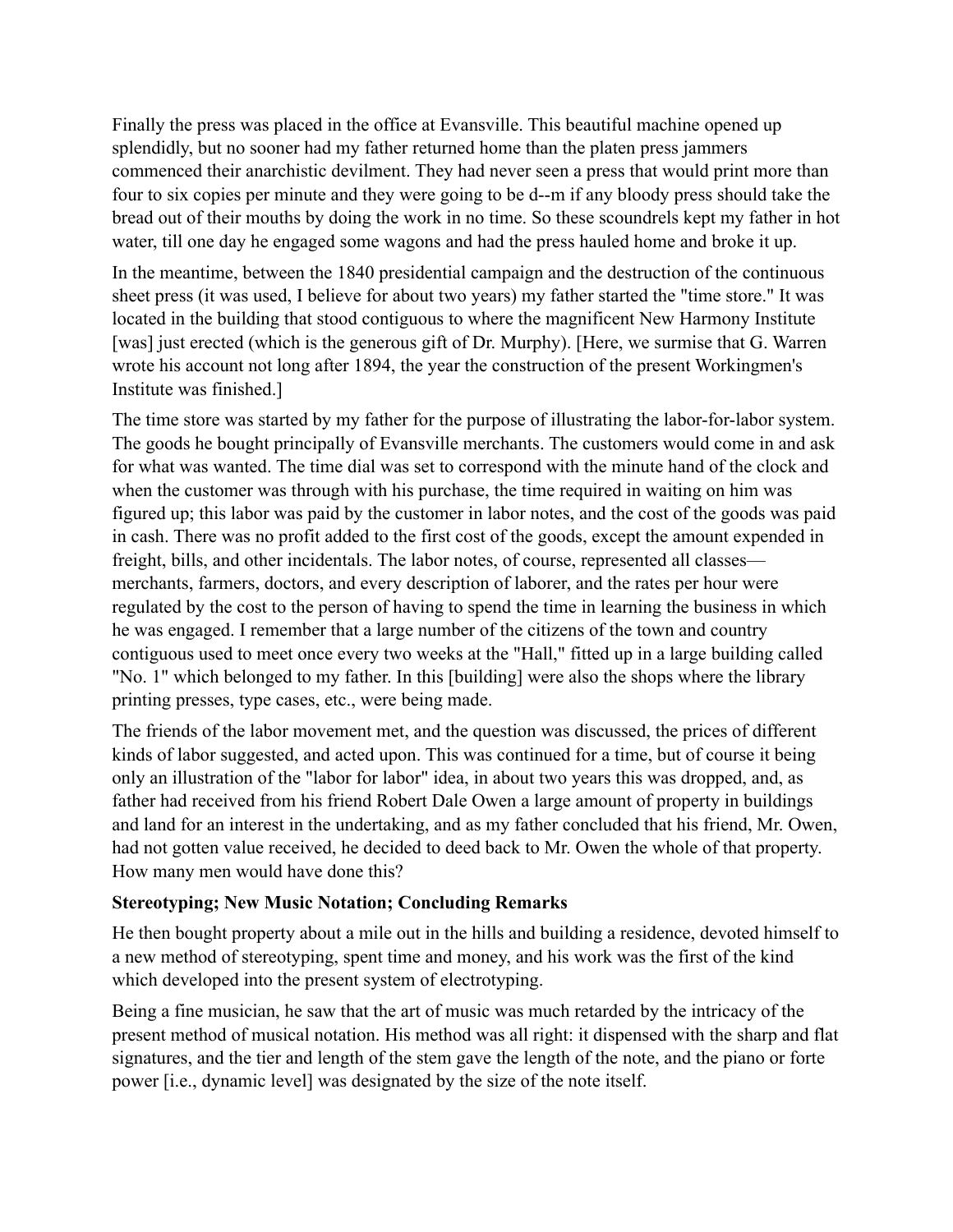But the fallacy of the introduction of any new method of musical notation is prominently apparent when we are cognizant of the fact that the whole world has but one system of musical notation, also the whole world has used no other since the art developed into an art. [Actually, some of Josiah Warren's ideas *are* manifest in many 20th century musical scores.]

My father, however, spent a great deal of time in making plates by means of his own invention, to print his system of musical notation, previous to his going to Boston. He went there in 1850 and interested himself in developing a printing process by which the type plate was on a cylinder; this system of printing was used in Washington City, I believe, the surface of the plate being a composition of Gum Shellac with other ingredients.

Devoting himself to the advancement of civilization, he died in Boston in [1874], having gone through a checkered life, and for many years a fine musician. I never know him to use profane language or to touch liquor of any kind, or use tobacco in any form. He was strictly temperate in every respect.

Many of the aspects of Josiah Warren's life and works remembered by his son in the foregoing account are examined in some detail in

**Frederick D. Buchstein**, "Josiah Warren: The Peaceful Revolutionist," *Cincinnati Historical Society Bulletin* 32 (1974) 61-71.

Buchstein notes that John Stuart Mill called Josiah Warren "a remarkable American" and in his own *Autobiography* adopted Warren's phrase "Sovereignty of the Individual." It is interesting that the words "individual sovereignty" stand in sharp contrast to Robert Owen's utopian principles for communitarian living. Perhaps the months Warren spent as a part of the Owen experiment sharpened his notion of individual sovereignty.

One might ask how Josiah Warren was able to finance his high speed press. According to Richard Leopold's biography of Robert Dale Owen (p. 139), the enterprise was a \$6,000 investment by the sons of Robert Owen, who lived in New Harmony.

Details about the use of Warren's press in Evansville and New Harmony are as follows: *The South-western Sentinel*, started by Jacob P. Chapman, in its first issue, dated February 28, 1840, carried the following paragraphs:

"The first number of *The South-western Sentinal* is the first newspaper probably in the world which was ever printed on a continuous sheet. Our press or printing machinery is the invention of Mr. Josiah Warren of New Harmony. He has brought a series of experiments extending through nine years to a successful close, and this machine, which he calls his speed press, is one of the results.

It receives the paper from a roll, prints it by means of a roller, and winds it as it is printed. It is worked by a man and a boy, or, at somewhat slower speed, by a man alone. It is supplied with self-inking apparatus by which the ink is strictly under control. Its construction throughout is very simple. It has not a single geared wheel about it. It is chiefly composed of rollers, twentythree in number, with several pulleys. Its form is elegant and its appearance substantial.